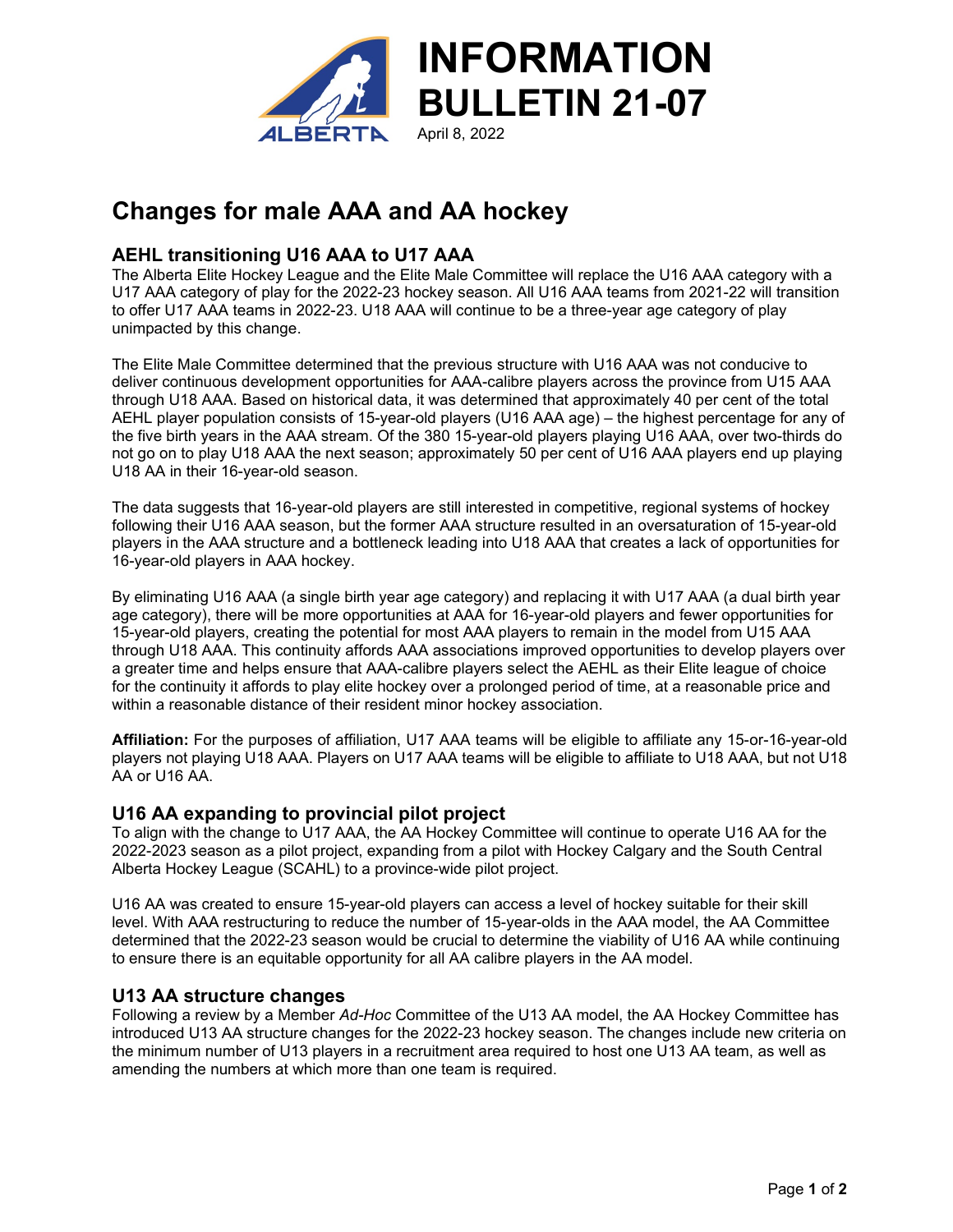

Starting in the 2022-23 season, a recruitment area will be required to have a minimum of 125 total U13 registered players to host a U13 AA team and be permitted to host an additional U13 AA team for every additional 125 total U13 players registered in that recruitment area (ie: 2 teams at 250+ players, 3 teams at 375+ players, etc.).

In the past, the percentage of U13 players selected from each AA Recruitment Area varied between 8% and 23% of U13 registration in a Recruitment Area. This means that AA teams in some Recruitment Areas represent nearly three times more of their total U13 registrants than teams from other Recruitment Areas.

The Committee determined this gap was too wide and criteria needed to be implemented to ensure recruitment areas operate with and select a more similar percentage of their top players for the highest category of U13 hockey. The updated structure will ensure U13 AA teams are comprised of between 7.6- 15% of total U13 registration, a significant improvement.

The updated U13 AA model is as follows:

| <b>Host Minor Hockey Association Recruitment Area</b>                                                                                                                                                                                                                                                           | <b>Number of Teams</b> |
|-----------------------------------------------------------------------------------------------------------------------------------------------------------------------------------------------------------------------------------------------------------------------------------------------------------------|------------------------|
| <b>Hockey Calgary</b>                                                                                                                                                                                                                                                                                           | 12                     |
| <b>Hockey Edmonton</b>                                                                                                                                                                                                                                                                                          | 8                      |
| St. Albert. Grande Prairie                                                                                                                                                                                                                                                                                      | 2                      |
| Okotoks, Foothills, Lethbridge, Taber, Medicine Hat, Strathmore, Airdrie,<br>Cochrane, Red Deer, Sylvan Lake, Lacombe, Olds, Sherwood Park, Strathcona,<br>Spruce Grove, Fort Saskatchewan, Camrose, Leduc, Beaumont, Fort McMurray,<br>Bonnyville, Lloydminster, Wainwright, Peace River, Whitecourt, Sturgeon |                        |
| TOTAL                                                                                                                                                                                                                                                                                                           | 50                     |

If you have any questions, please do not hesitate to contact our office.

**Hudson Kelly, Coordinator, Elite Male Hockey** hkelly@hockeyalberta.ca 403-342-6777